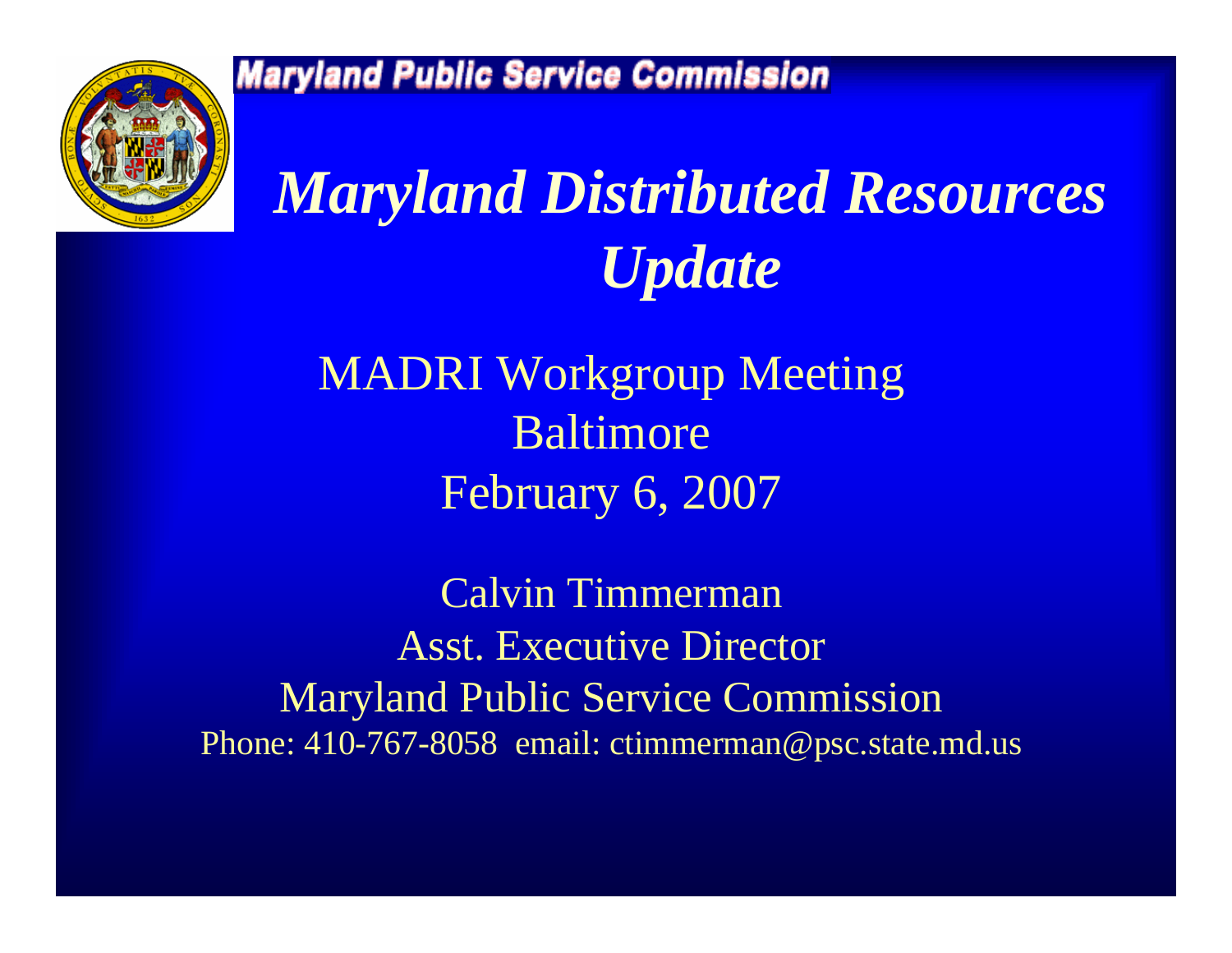

### *Maryland Cases and Working Groups*

- • Case No. 8908 Phase II settlement on standard offer service included provision for an "Other Services Workgroup" to address "Experimental Demand Response Services."
	- $\mathcal{L}_{\mathcal{A}}$  Comverge proposed to activate the workgroup to consider a smart thermostat pilot program
- Case No. 9059 was docketed to address EPAct05 DR and AMI related issues
- Case No. 9060 was docketed to address EPAct05 interconnection standards
- Comments on all three matters generally proposed working groups to examine relevant issues in detail
	- To address 8908 and 9059 issues, MD PSC established Demand Res ponse/Distributed Generation Working Group
	- To address 9060 issues, MD PSC established Small Generator Interconnection W orking Group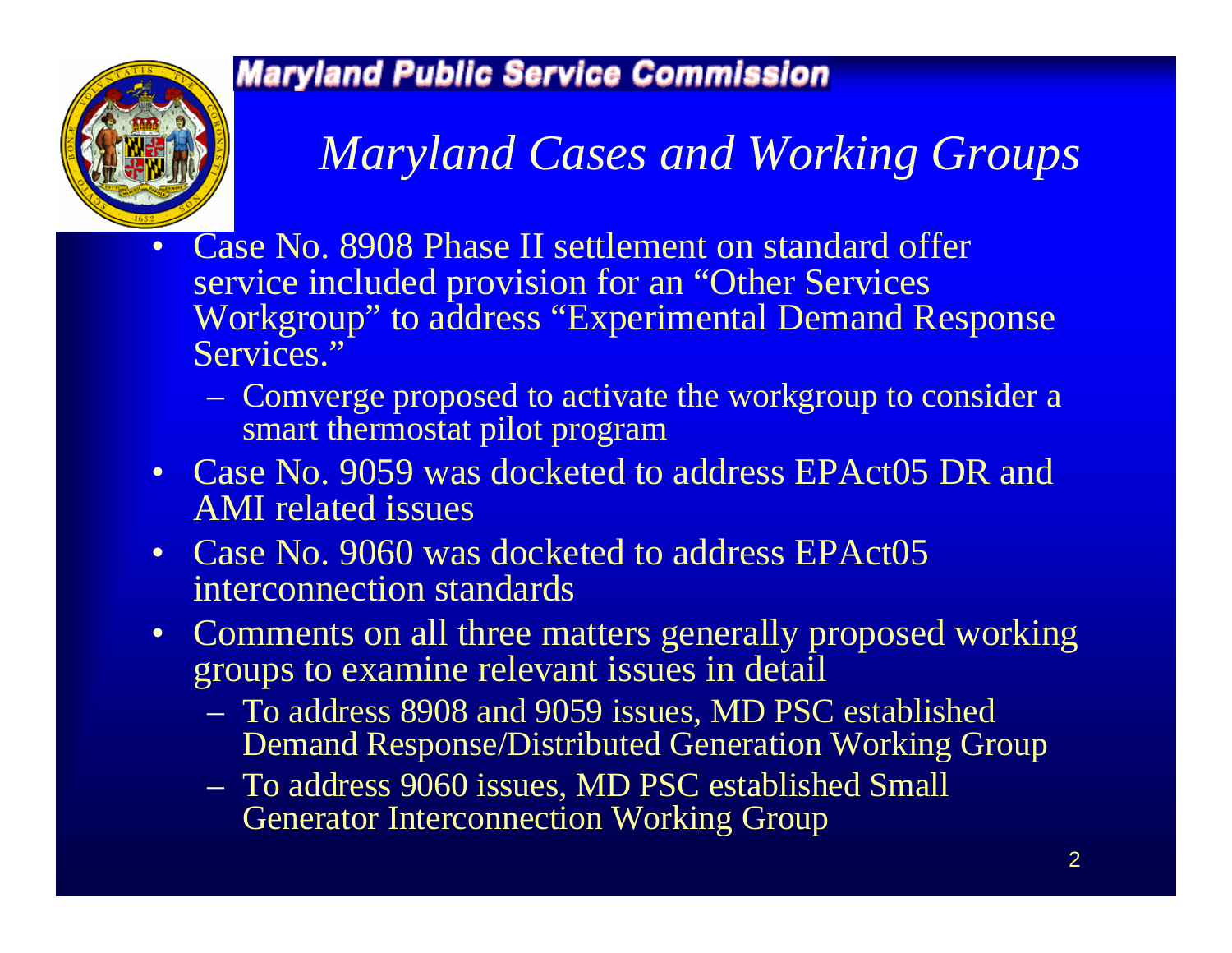

## *Demand Response/Distributed Generation Working Group*

#### •First meeting 12/13/06

- Present ations by EnerNOC, NAESB, BGE, PJM, NEMA, South River Consulting, Pepco and SMECO provided good variety of viewpoints on distributed resources issues
- Identifi ed 3 issues on scope of working group for discussion in subteams prior to 2/5/07 DR/DG WG meeting
- Conservation subteam concluded that consideration of energy efficiency issues should be part of overall framework for distributed resources
- Gas subteam concluded that there are points of nexus between gas conservation or DG activities (gas as the fuel for DG) and electric DR, but gas would not be involved in DR/DG WG except for combination electric-gas utilities
- DG subteam concluded that certain DG issues should continue to be addressed in a DG subteam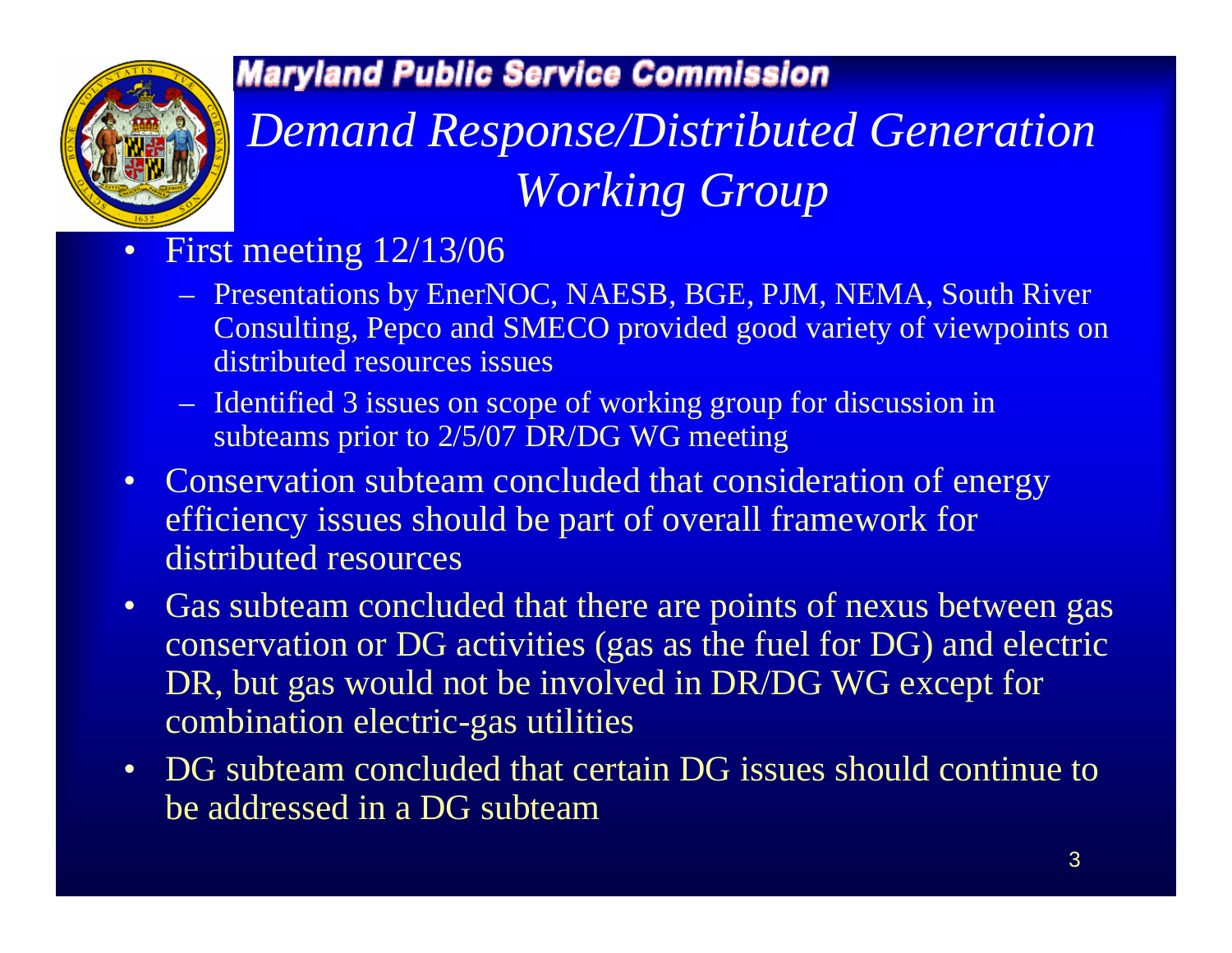

# *DR/DG WG 2/5/07 Meeting*

- •Scope of working group will include electric conservation/energy efficiency, gas issues as necessary and special consideration for DG specific issues
- $\bullet$  Preliminary agreement on list of principles to evaluate demand side actions - two principles subject to further review

### • Immediate future activities

- All interested parties consider draft rules for AMI standards currently under development in TX
- Utilities start work on necessary AMI/MDM related changes to current MD regs on metering, billing and any other current reg.
- All parties prepare to present proposed demand side frameworks
- Next meetings (all start at 10:00)
	- 2/12 at BGE downtown AMI standards
	- 2/21 Baltimore location TBD Review demand side frameworks in light of demand side principles
	- 3/5 at BGE downtown next general meeting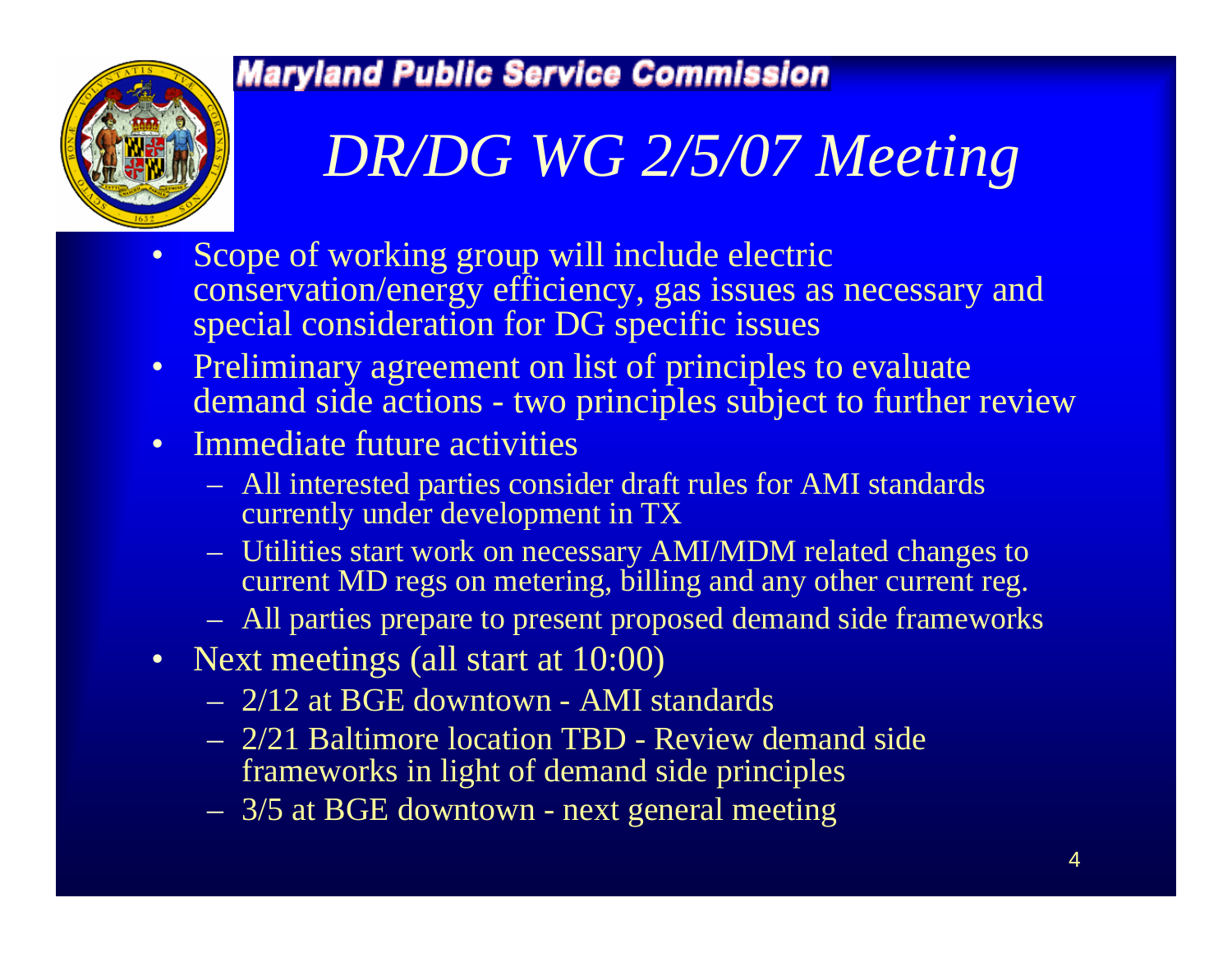

*Small Generator Interconnection Working Group*

- • Jan. 11 first meeting, meeting every two weeks (see MD PSC website under "utility areas" - "electric" - "working groups" for meeting details
- Starting with standard rule strawman based on MADRI model as modified by PA and OR interconnection proceedings
- Generally limiting discussion to technical and procedural interconnection standards, standard agreements and application forms
- "Ratemaking" issues (such as application fees and standby charges) will generally be left in DR/DG WG or normal PSC process for tariff changes
- Goal is to wrap up working group activities by end of march and prepare a final rule for commission action by July.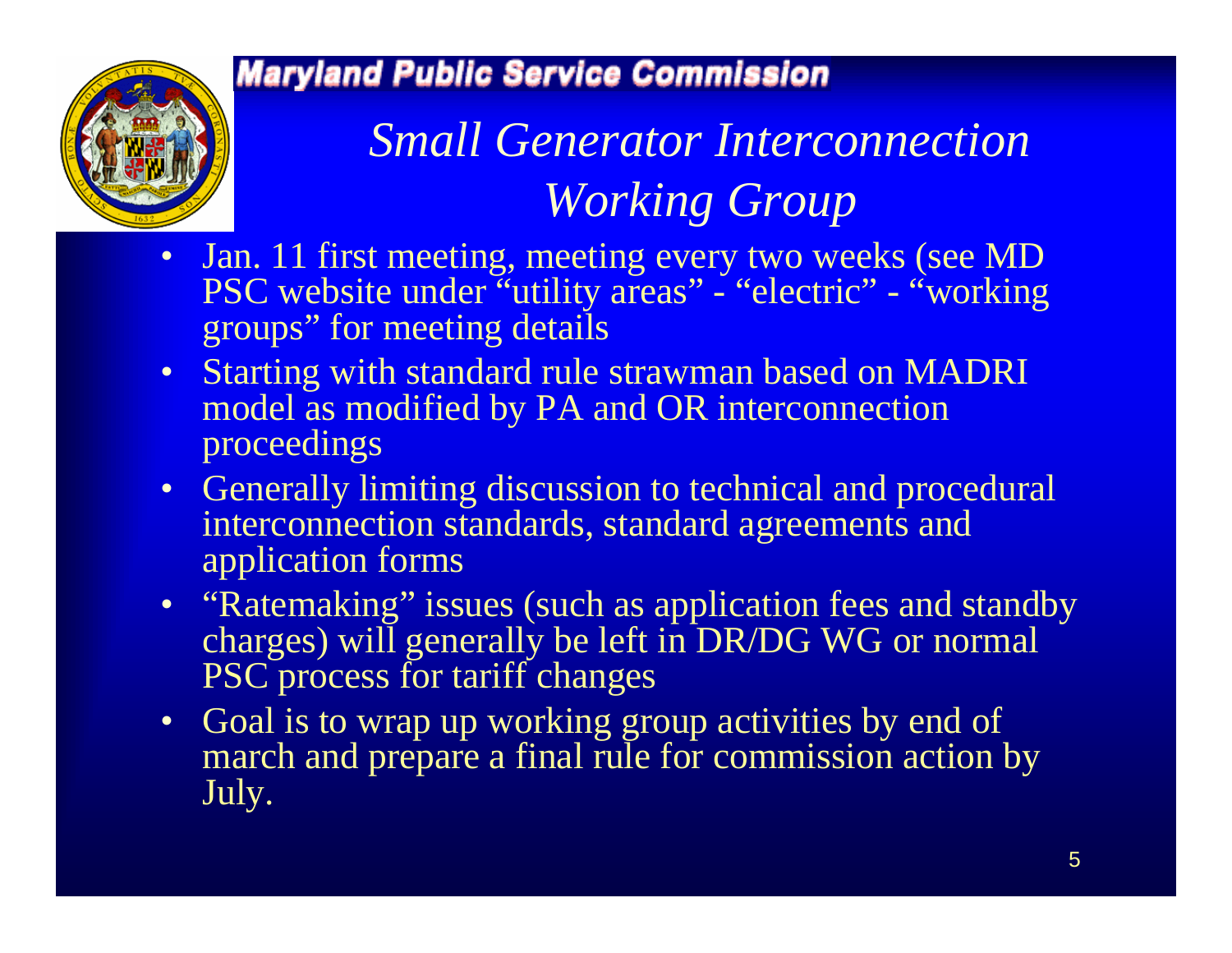

*Pepco and DPL DR Related Proposals*

- PEPCO Case No. 9092 and DPL Case No. 9093 contain two DR related proposals
- "Decoupling" revenue adjustment removes link between customer usage and utility distribution revenue
	- Very similar to decoupling approach being developed in MADRI and to current BGE and WGL approach for gas revenue decoupling
- Proposing full cost recovery for utility standby service
	- Full distribution rate applied to all customer usage self generation plus usage off the grid
	- Requirement to meter all self generation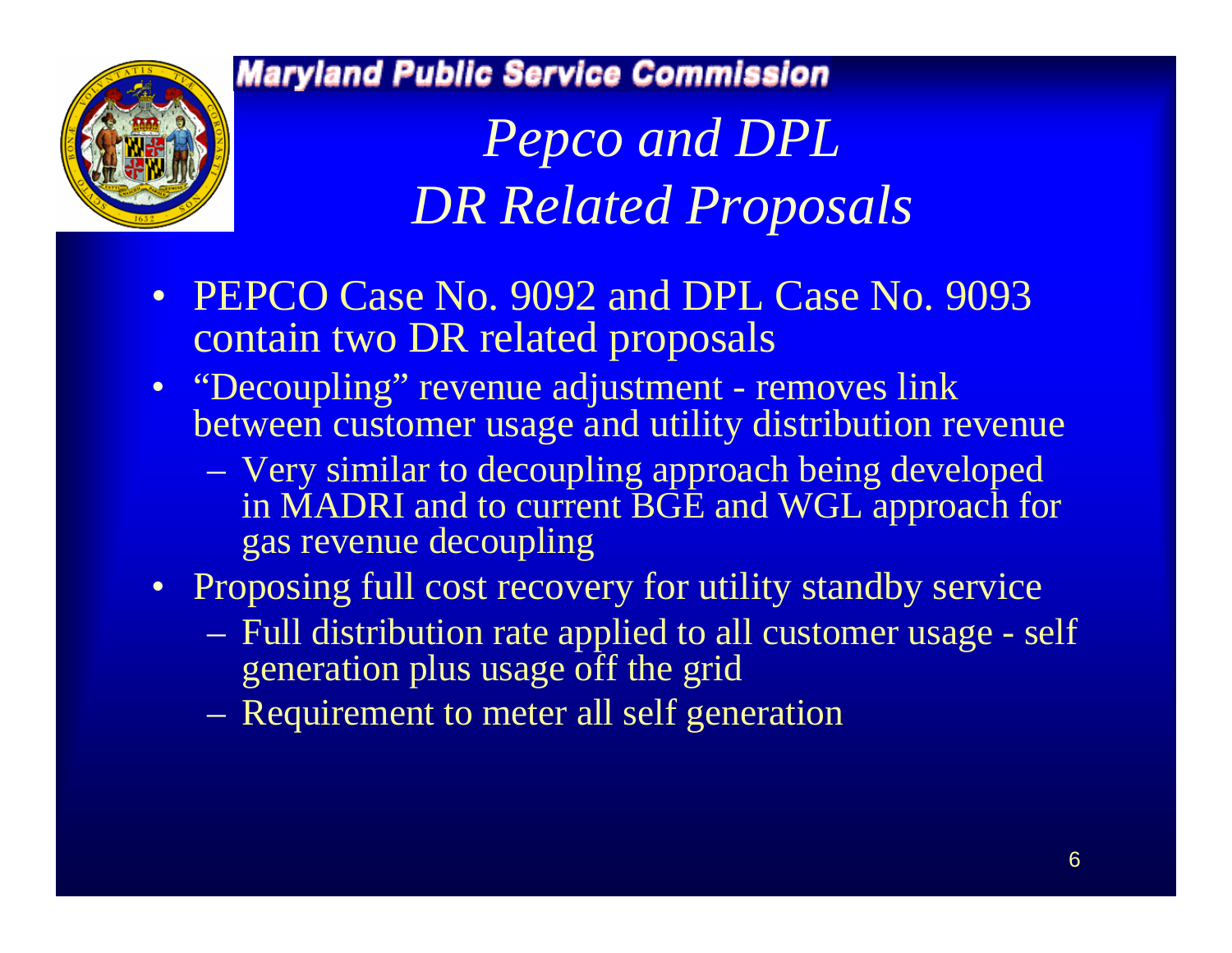

## *BGE DR/AMI/Conservation Filing*

- •January 23, 2007 filing with Commission
- • Specifics request for PSC action
	- 1,000 res idential customer DR pilot effective 2/23/07
	- Regulatory asset treatment of DR costs (est. \$1 million)
	- Close current ALM program to new customers effective 2/23/07 (220,000 in current program)
	- R egulatory ass et for costs of pilot phas e of AMI program (\$7-10 million, 9000 meters, late 2007-mid 2008) effective 3/23/07

#### $\bullet$ Discussion of Demand Side vision

- Lower electric consumption by 10% and gas by 8% over 10 years compared to consumption without conservation/efficiency program
- Stakeholder process for input initial programs, with surcharge cost recovery and decoupling mechanism, starting summer 2007
- Full AMI deployment to 2 million gas and electric meters 2008-2011
- Advanced DR programs accommodating 425,000 participants
- $\bullet$  Stakeholder meeting 2/7 at PHI offices 10 E. Baltimore St. (suite 1201)